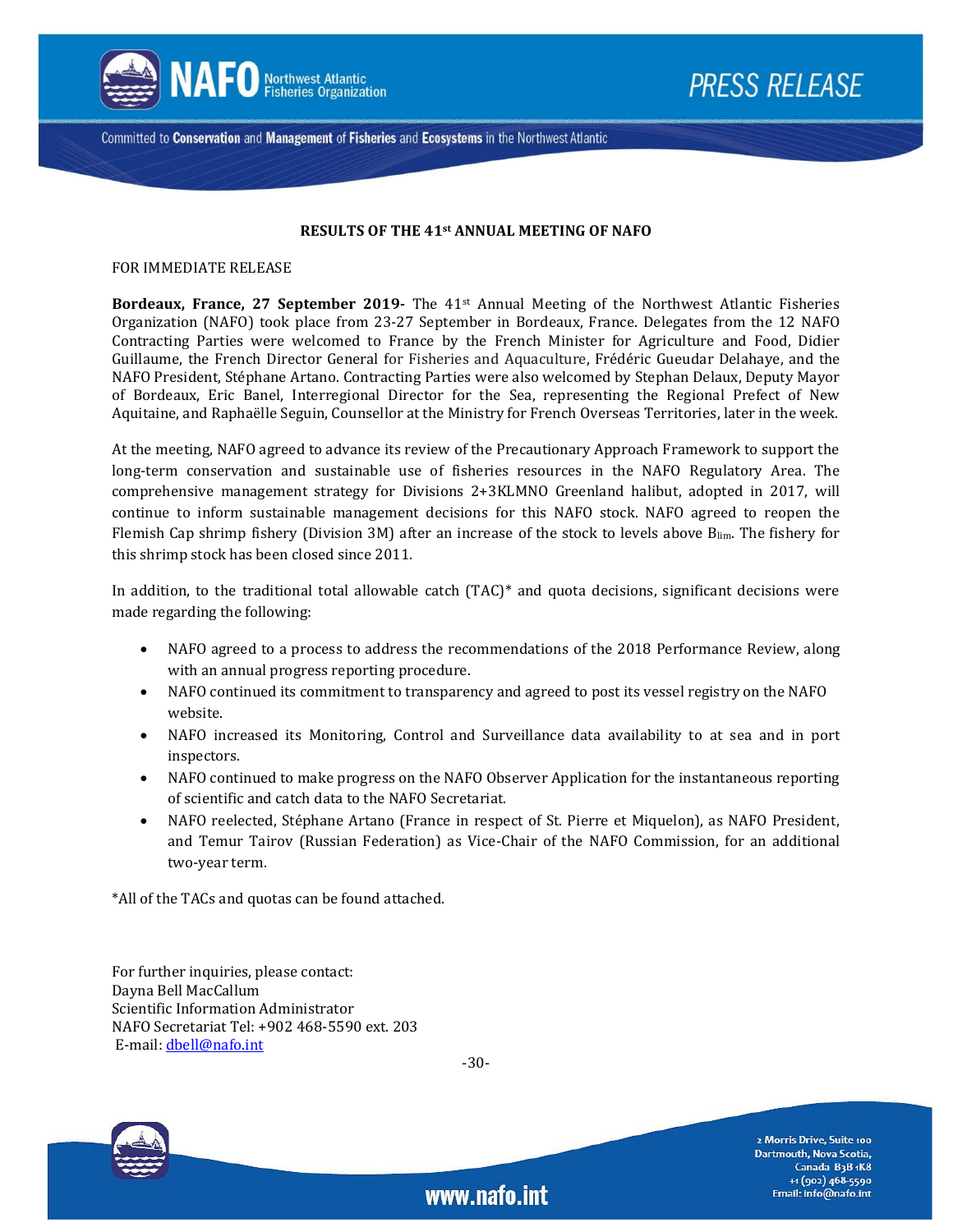# **Annex I.A – Annual Quota Table**

| <b>Species</b>                                            | Cod              |                   |                             |                          | <b>Redfish</b> |                                   |               |               |                                                                |                           | <b>American</b><br>plaice | Yellowtail               |
|-----------------------------------------------------------|------------------|-------------------|-----------------------------|--------------------------|----------------|-----------------------------------|---------------|---------------|----------------------------------------------------------------|---------------------------|---------------------------|--------------------------|
| <b>Stock Specification</b>                                | <b>COD</b><br>3L | COD <sub>3M</sub> |                             | $\bf{COD}$<br><b>3NO</b> | <b>RED 3LN</b> |                                   | <b>RED 3M</b> | <b>RED 30</b> | <b>REB 1F_2_3K</b><br>(i.e. Sub-Area 2<br>and Divs.<br>$1F+3K$ | <b>PLA</b><br><b>3LNO</b> | <b>PLA</b><br>3M          | YEL 3LNO                 |
| % of TAC                                                  |                  |                   | $%$ of 3M<br><b>Cod TAC</b> |                          |                | % of 3LN<br>Redfish<br><b>TAC</b> |               |               |                                                                |                           |                           |                          |
| <b>Contracting Party</b>                                  |                  |                   |                             |                          |                |                                   |               |               |                                                                |                           |                           |                          |
| Canada                                                    |                  | 68                | 0.80                        | $\bf{0}$                 | 7710           | 42.60                             | 500           | 6 0 0 0       | 0 <sup>1</sup>                                                 | $\mathbf{0}$              | $\mathbf{0}$              | 16575                    |
| Cuba                                                      |                  | 316               | 3.70                        | $\blacksquare$           | 1774           | 9.80                              | 1750          |               | 0 <sup>1</sup>                                                 | $\sim$                    | $\overline{a}$            | $\overline{\phantom{a}}$ |
| <b>Denmark (Faroe</b><br><b>Islands and</b><br>Greenland) |                  | 1907              | 22.35                       | $\blacksquare$           | $\blacksquare$ |                                   | 6910          |               | $\boldsymbol{0}$                                               | $\blacksquare$            | $\blacksquare$            |                          |
| <b>European Union</b>                                     |                  | 4 8 6 5 5         | 57.03                       | 0 <sup>4</sup>           | 3 3 0 0 4      | 18.23                             | 7 8 1 3 4     | 7 0 0 0       | $\mathbf{0}$<br>0 <sup>7</sup>                                 | $\mathbf{0}$              | 0 <sup>4</sup>            |                          |
| <b>France (St. Pierre</b><br>et Miquelon)                 |                  | $\blacksquare$    |                             | $\blacksquare$           | $\sim$         |                                   | 6910          |               | 0 <sup>1</sup>                                                 | $\sim$                    | $\sim$                    | 340                      |
| <b>Iceland</b>                                            |                  | $\blacksquare$    |                             | $\blacksquare$           | $\sim$         |                                   | $\omega$      |               | $\mathbf{0}$                                                   | $\sim$                    | $\blacksquare$            | $\sim$                   |
| Japan                                                     |                  | $\sim$            |                             | $\sim$                   | $\sim$         |                                   | 400           | 150           | 0 <sup>1</sup>                                                 | $\sim$                    | $\sim$                    | $\sim$                   |
| <b>Korea</b>                                              |                  | $\blacksquare$    |                             | $\blacksquare$           | $\blacksquare$ |                                   | 6910          | 100           | 0 <sup>1</sup>                                                 | $\sim$                    |                           | $\blacksquare$           |
| <b>Norway</b>                                             |                  | 789               | 9.25                        | $\sim$                   |                |                                   |               |               | $\mathbf{0}$                                                   |                           |                           | $\sim$                   |
| <b>Russian Federation</b>                                 |                  | 552               | 6.47                        | $\bf{0}$                 | 5 2 0 7        | 28.77                             | 9 1 3 7       | 6500          | $\boldsymbol{0}$                                               | $\overline{\phantom{a}}$  | $\mathbf{0}$              | $\blacksquare$           |
| <b>Ukraine</b>                                            |                  |                   |                             |                          |                |                                   |               | 150           | 0 <sup>1</sup>                                                 |                           |                           |                          |
| <b>United States of</b><br>America                        |                  | $\sim$            |                             | $\sim$                   | $\sim$         |                                   | 6910          |               | $\mathbf{0}^1$                                                 | ÷.                        | $\sim$                    | $\overline{\phantom{a}}$ |
| <b>Others</b>                                             |                  | 34                | 0.40                        | $\bf{0}$                 | 109            | 0.60                              | 124           | 100           | $\omega$                                                       | $\mathbf{0}$              | $\mathbf{0}$              | 85                       |
| <b>TOTAL ALLOWABLE</b><br><b>CATCH</b>                    | $\ast$           | 8531              | 100.013                     | $\ast$                   | 18 100         | 100.014                           | 8590          | 20 00011      | $0^{3,9}$                                                      | $*8$                      | $\ast$                    | 17 0008                  |

**DRAFT** CATCH LIMITATIONS – Article 5. Total allowable catches (TACs) and quotas (metric tons in live weight) for 2020 of particular stocks in Subareas 1-4 of the NAFO Convention Area.

Northwest Atlantic Fisheries Organization www.nafo.int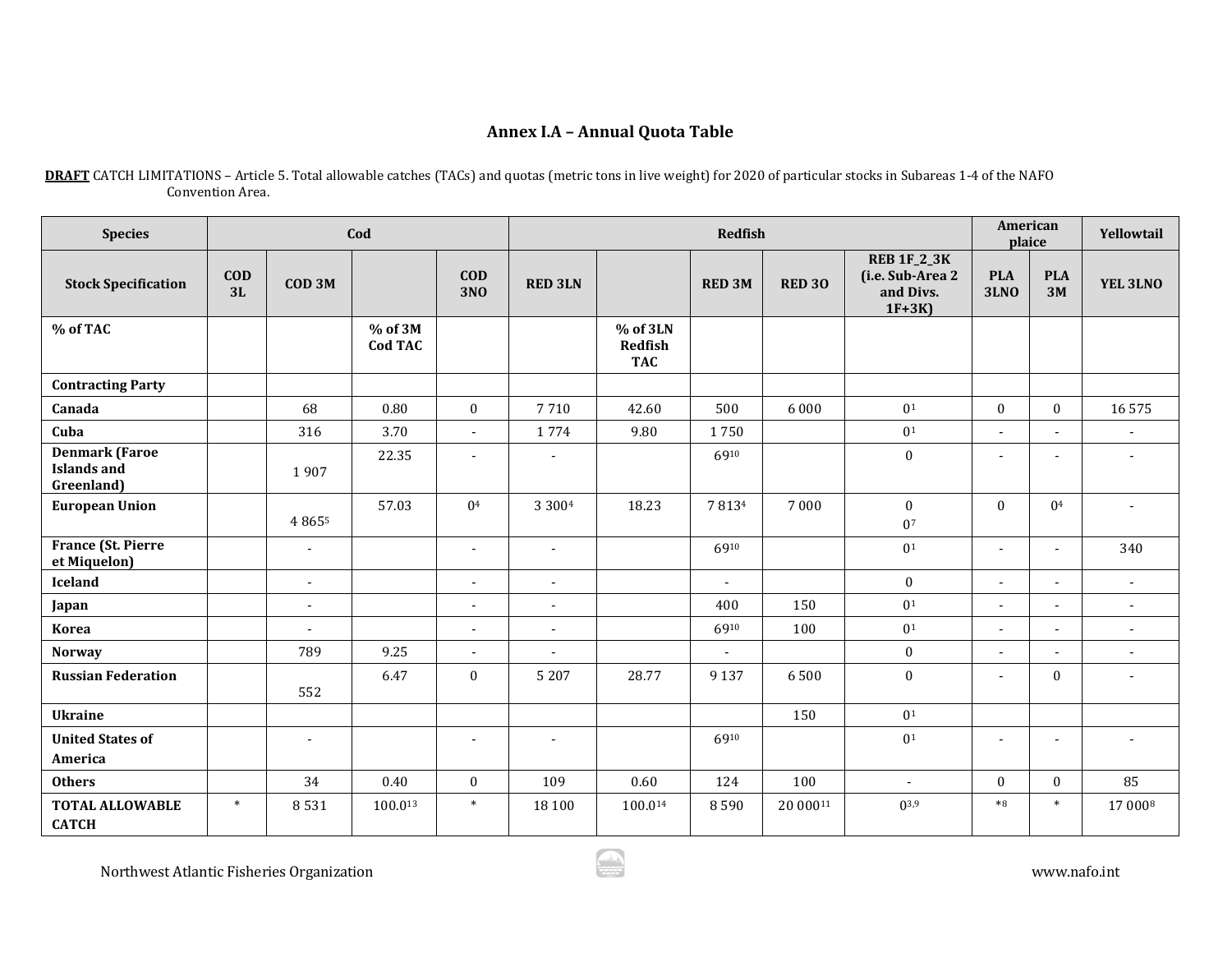## Annex I.A (2020)

| <b>Species</b>                                            |                   | White<br>hake            | Capelin                              | <b>Skates</b>            | Greenland<br>halibut        | <b>Squid</b><br>(Illex) |                       | Shrimp                               | <b>Alfonsino</b> |                   |                            |
|-----------------------------------------------------------|-------------------|--------------------------|--------------------------------------|--------------------------|-----------------------------|-------------------------|-----------------------|--------------------------------------|------------------|-------------------|----------------------------|
| <b>Stock Specification</b>                                | WIT <sub>3L</sub> | WIT 3NO                  |                                      | <b>HKW</b><br><b>3NO</b> | <b>CAP 3NO</b>              | <b>SKA 3LNO</b>         | <b>GHL 3LMNO</b>      | SQI 3_4 (i.e.<br>Sub-areas<br>$3+4)$ | <b>PRA</b><br>3L | <b>PRA</b><br>3NO | ALF 6 (i.e.<br>Sub-area 6) |
| % of TAC                                                  |                   |                          | $%$ of<br>3NO<br>Witch<br><b>TAC</b> |                          |                             |                         |                       |                                      |                  |                   |                            |
| <b>Contracting Party</b>                                  |                   |                          |                                      |                          |                             |                         |                       |                                      |                  |                   |                            |
| Canada                                                    |                   | 705                      | 60.00                                | 294                      | $\mathbf{0}$                | 1 1 6 7                 | 1881                  | $N.S.$ <sup>2</sup>                  | $\mathbf{0}$     |                   |                            |
| Cuba                                                      |                   | $\overline{\phantom{a}}$ |                                      |                          | $\mathbf{0}$                |                         | $\omega$              | 510                                  | $\bf{0}$         |                   |                            |
| <b>Denmark</b> (Faroe<br><b>Islands and</b><br>Greenland) |                   | $\blacksquare$           |                                      |                          | $\blacksquare$              |                         | 216                   | $\sim$                               | $\mathbf{0}$     |                   |                            |
| <b>European Union</b>                                     |                   | 1564                     | 13.27                                | 588                      | 0 <sup>5</sup>              | 4408                    | 7 3 5 3 6             | $N.S.$ <sup>2</sup><br>6115          | 0 <sup>6</sup>   |                   |                            |
| <b>France (St. Pierre</b><br>et Miquelon)                 |                   | $\mathcal{L}$            |                                      |                          | $\sim$                      |                         | 206                   | 453                                  | $\bf{0}$         |                   |                            |
| Iceland                                                   |                   | $\sim$                   |                                      |                          | $\sim$                      |                         | $\blacksquare$        | $\sim$                               | $\bf{0}$         |                   |                            |
| Japan                                                     |                   | $\sim$                   |                                      |                          | $\bf{0}$                    |                         | 1286                  | 510                                  | $\bf{0}$         |                   |                            |
| Korea                                                     |                   | $\blacksquare$           |                                      |                          | $\blacksquare$              |                         | $\tilde{\phantom{a}}$ | 453                                  | $\bf{0}$         |                   |                            |
| <b>Norway</b>                                             |                   | $\blacksquare$           |                                      |                          | $\bf{0}$                    |                         | $\sim$                | $\overline{a}$                       | $\mathbf{0}$     |                   |                            |
| <b>Russian Federation</b>                                 |                   | 302                      | 25.73                                | 59                       | $\bf{0}$                    | 1 1 6 7                 | 1600                  | 749                                  | $\mathbf{0}$     |                   |                            |
| <b>Ukraine</b>                                            |                   |                          |                                      |                          |                             |                         | $\sim$                |                                      | $\bf{0}$         |                   |                            |
| <b>United States of</b><br>America                        |                   | $\sim$                   |                                      |                          | $\overline{\phantom{a}}$    |                         | $\blacksquare$        | 453                                  | $\bf{0}$         |                   |                            |
| <b>Others</b>                                             |                   | 12                       | 1.00                                 | 59                       | $\mathcal{L}_{\mathcal{A}}$ | 258                     |                       | 794                                  | $\bf{0}$         |                   |                            |
| <b>TOTAL ALLOWABLE</b><br><b>CATCH</b>                    | $*11$             | 1 1 7 5 8                | 100.0015                             | 1 0008                   | $*8$                        | 700012                  | 12542                 | 34 00011                             | 0 <sup>8</sup>   | $\ast$            | $\ast$                     |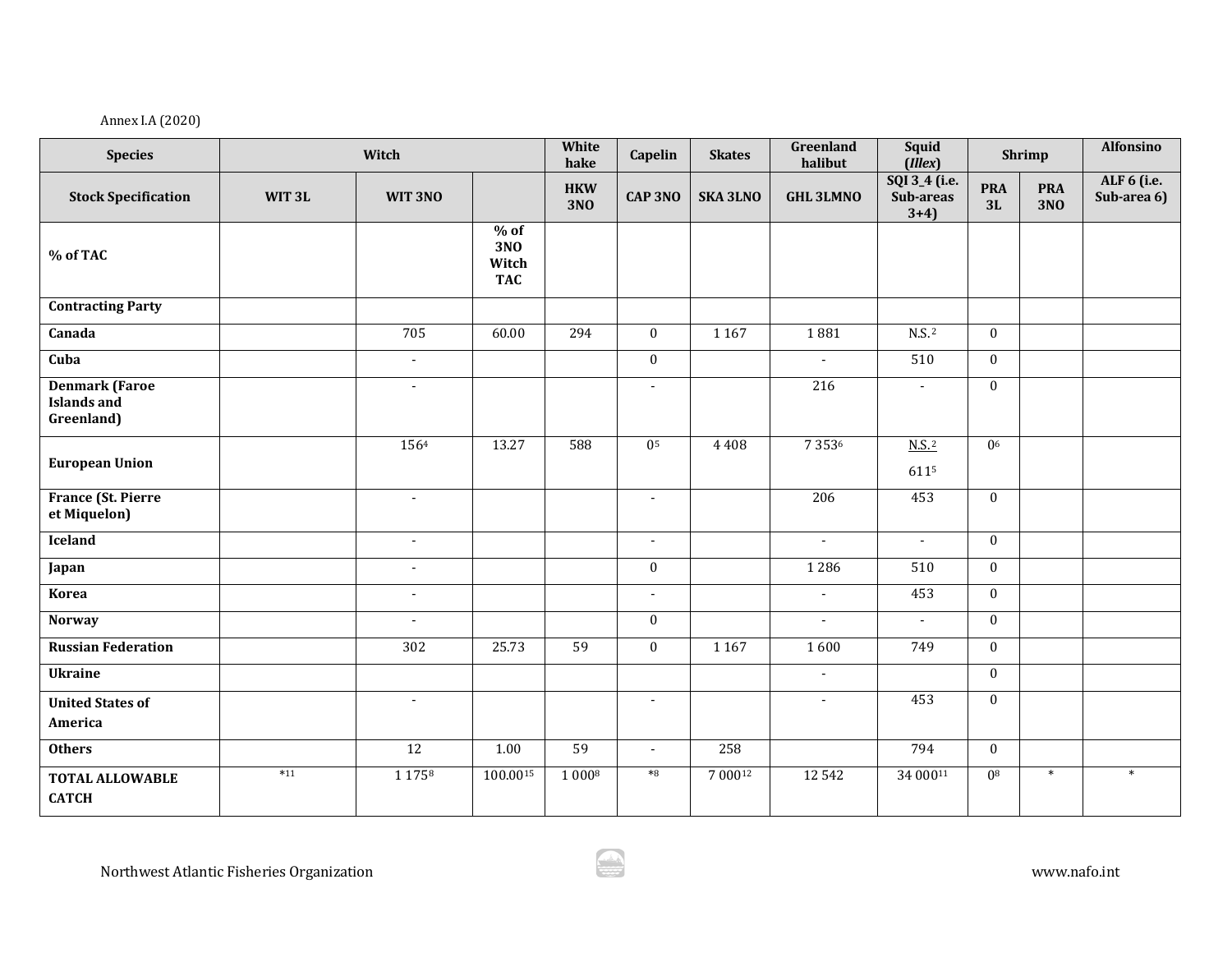- \* Ban on fishing in force.
	- 1 Quota to be shared by vessels from Canada, Cuba, France (St. Pierre et Miquelon), Japan, Korea, Ukraine and USA.<br><sup>2</sup> The allocations to these Contracting Parties are as vet undetermined, although their sum shall not exce
	- <sup>2</sup> The allocations to these Contracting Parties are as yet undetermined, although their sum shall not exceed the difference between the total of allocations to other Contracting Parties and the TAC (= 29.467 tonnes).<br>Should NEAFC modify its level of TAC, these figures shall be adjusted accordingly by NAFO through a mail vote.
	-
	- <sup>3</sup> Should NEAFC modify its level of TAC, these figures shall be adjusted accordingly by NAFO through a mail vote.<br><sup>4</sup> Including allocations to Estonia, Latvia and Lithuania in accordance with the sharing arrangement of th Commission in 2003 (FC WP 03/7), as applied by NAFO since 2005 following their accession to the European Union.
	- <sup>5</sup> Including allocations to Estonia, Latvia and Lithuania in accordance with the sharing arrangement of the former USSR quota adopted by the Fisheries Commission in 2003 (FC WP 03/7), and to Poland, as applied by NAFO since 2005 following their accession to the European Union.<br>Including allocations to Estonia, Latvia, Lithuania and Poland, as applied by NAFO since 2005 f
	- <sup>6</sup><br>Including allocations to Estonia, Latvia, Lithuania and Poland, as applied by NAFO since 2005 following the allocation of 17.85% to Lithuania and 2.15% to Latvia following their accession to the European Union.<br><sup>8</sup> Ap
	-
	- <sup>8</sup> Applicable to 2020 and 2021.<br><sup>9</sup> If an increase in the overall TA
	- <sup>9</sup> If an increase in the overall TAC as defined in footnote 3 leads to an increase in these shares, the first 500 tonnes of that increase shall be added to the quota share referred to in footnote 1.
	- $10$  Notwithstanding the provision of Article 5.3(b) and without prejudice to future agreements on allocations, these quotas may be fished in their entirety by these Contracting Parties.
	- <sup>11</sup> Applicable to 2020, 2021, and 2022.<br><sup>12</sup> Should catches exceed 5,000 tonnes
	- <sup>12</sup> Should catches exceed 5 000 tonnes, additional measures would be adopted to further restrain catches in 2020.

#### **Historical statements**

- <sup>13</sup> The allocation key of this stock is based on the 1998 Quota Table. In 1999, a moratorium on cod in Division 3M was declared.
- <sup>14</sup> The allocation key of this stock is based on the 1997 Quota Table. In 1998, a moratorium on redfish in Division 3LN was declared.<br><sup>15</sup> The allocation key of this stock is based on the 1994 Quota Table. In 1995, a mora
- <sup>15</sup> The allocation key of this stock is based on the 1994 Quota Table. In 1995, a moratorium on witch flounder in Division 3NO was declared.